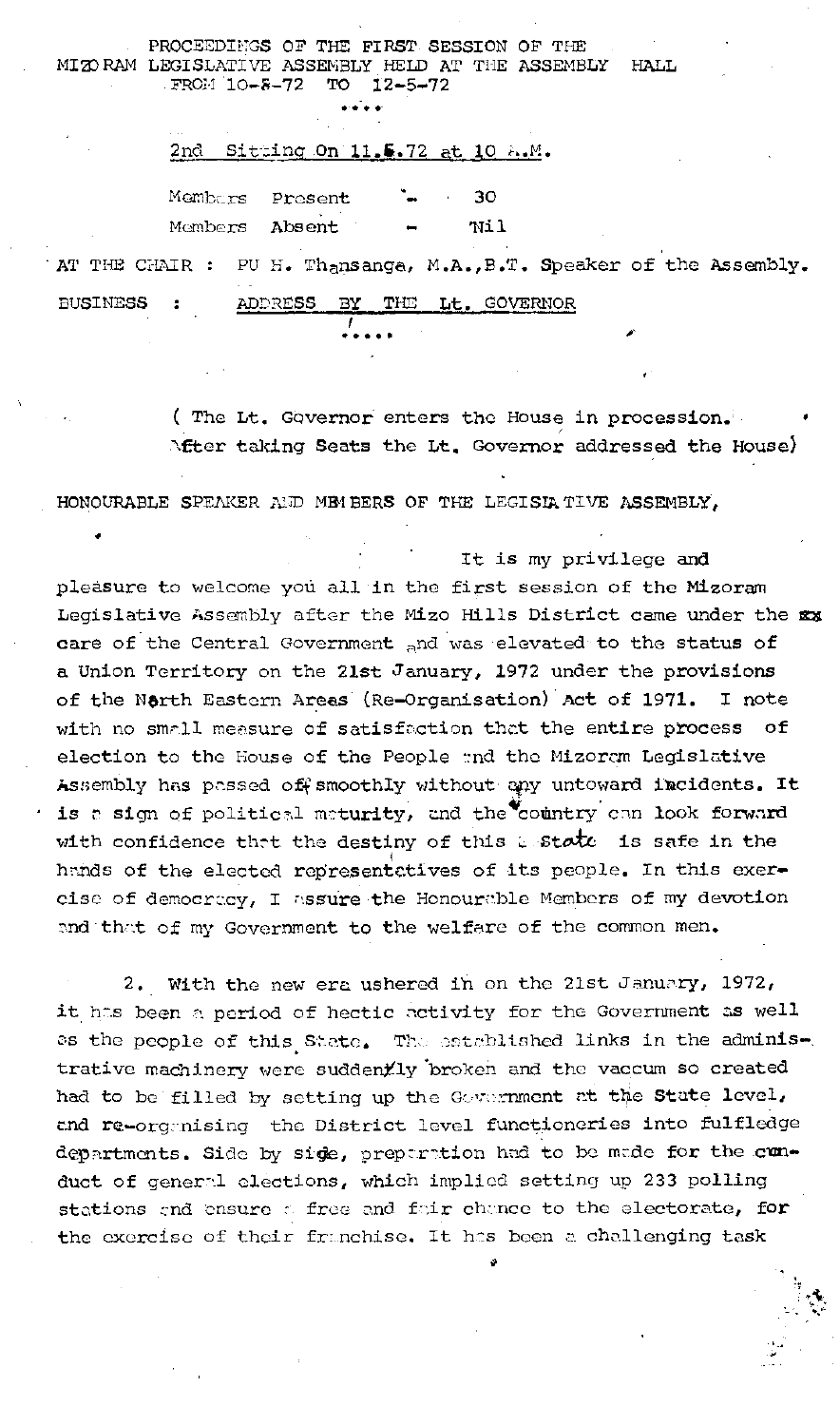for the newly organised Goverment, which they could achieve only with the full co-operation of the  $c$  politiculparties and all sections of the people.

The success is evident from the fact that in spite of the preceding cyclone 71.44 percent votes were poled and even though repolling had to be done in one constituency, the election was completed on the scheduled date. Further, the phrsing out of the District Council on the date the Legislative Assembly is duly constituted, and the constitution of Pawi and Lakher Regional Council into three and constitution of Family Hand then into District Councils also had to be regional councils first and then into district councils also had to b<br>completed during the short period of trasition. Ty It is  $\mathbb{P}^{r\times t}$ of satisfaction, in particular, to **NEXX** note that all the employees of the erstwhile District Council have since become Government employees and will thus be entitled to all the benefits uttaching to the Government Servants. I would also like to express my **satisfami**x satisfaction over the fact that continuity in the implementation of development scheme was maintained and supply of essential commodities ensured in the remotest corner. For meeting the expenditure during ensured in the remotest corner. For meeting the expenditure dur<br>the **x** period <mark>duxxxg</mark>xkk from 21st January, 1972 to the 31st March 1972 the Gavener Government of India has sanctioned Rs. 226 lakhs, against which an amount of Rs. 212 lakhs has been spent, including Rsi 27 laksh on relief operations alone. I think this august body with will. agree with me that the initial performance of this nascent fux State has been commendable.

3. <sup>I</sup> now come to the task before my Government which is concious of the responsibilities that follow the' mandate given to ithy the people. Political reforms, howsoever important and far renching they may be, are only means to the end of creating an oronom economic and  $\frac{1}{2}$  social order which ensure a decent life for every one, and well being of the weakest section of the community. It is rather on unhappy recent past in  $e$ which the people of Mizorem had to suffer deprivation and restriction of various kinds leading to a disruption of their norm $\alpha$ l pursuit and way of life. With a view to close this chapter and start a new page in the history of Mizoram, which has been opened with the coming in of the first populary elected Government, Liberalised Amnesty Terms were extended by the Prime Minister on the day of induguration of the Union Territory of Mizo-ram to the misguided elmment which is still keeping away from this land of promise. It is my earnest hope that after the people's verdict for normalcy, political stability and progress under the duidance of their elected representatives, the misguided elements .<br>Will now come back to share the hopes and aspiration of their brothers and sisters.' However, my Government is determined to lounch an allout attack on poverty and backwardness ewhereever is exist.

4. The immediate task is one of pushing in the maximum possible stock of essential commodities into the interior before possible stock of essential commodities life the interior before being made to transport supplies to the interior. Indian Air Force is doing a splendid job in arranging airdropping and we have requested them to increese the sorties. It will also be the endeavour of my Government to provide relief work to such people who are .devotid of sufficient purchosing power during the next few months of their pre-occupation with jhuming. I would like to inform the Honourable Members that towards this end as much as Rs 18 lakhs have been spent on relief during April.

•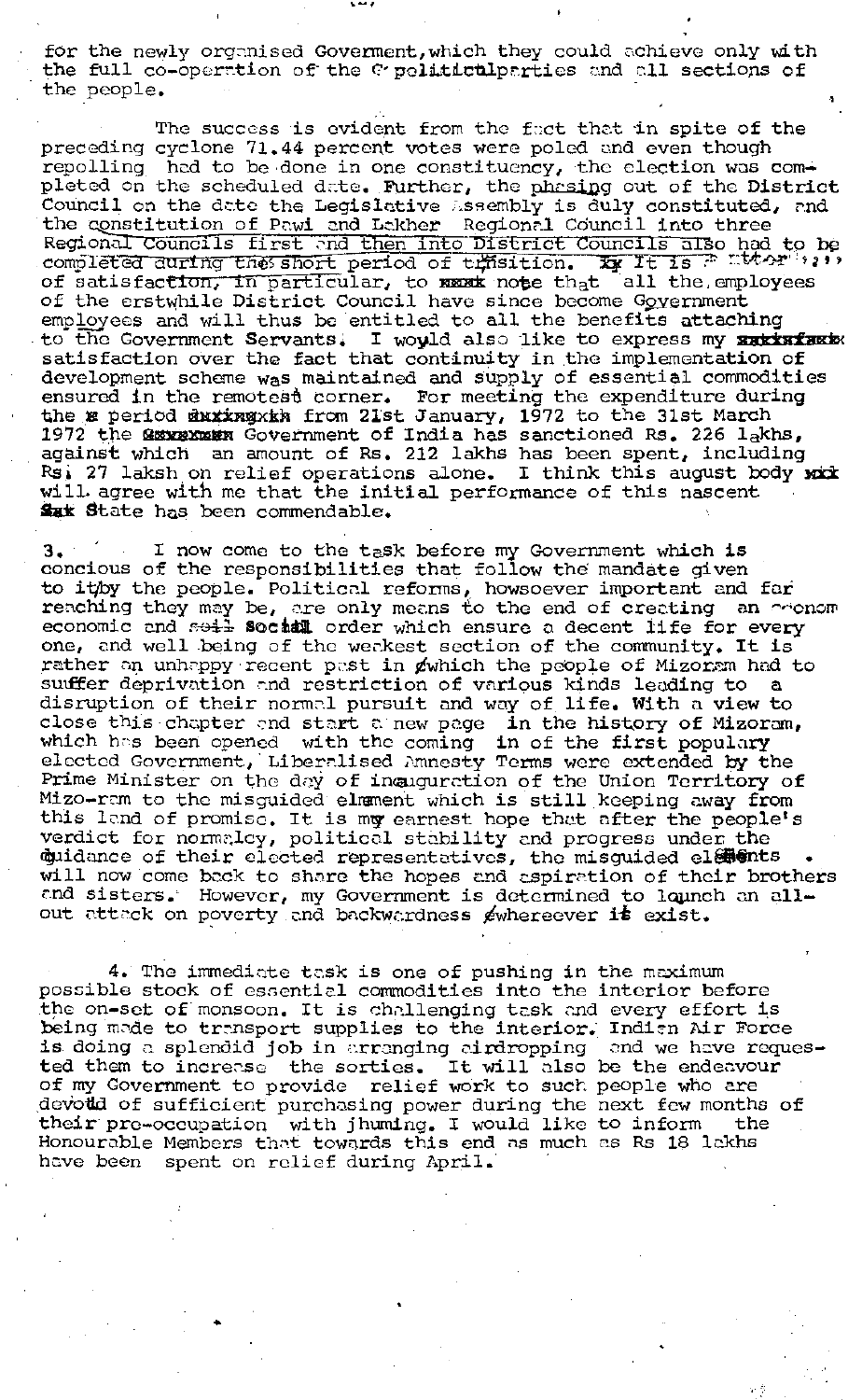5. However, agricultural bock-wardness, has to be tackled on a long term basis, and it will be the first concern of my Government to find a satisfactory solution to the various problems facing the large majority of the People who are entirely dependent for their lively hood on the land. While Mizeram has vast stretch of land, from high mountair<br>to fertile river valleys and has plentiful rains, it is somewhet ironical that the yield should be so poor that it can hardly sustain the population for a period of three to four months in the whole year. The problem assumes greater magnitude and importante when it is seen. plong side the shsonge Aof any mineral wealth, and the various limitations on creating gainful employment through Industrialisation.

It shall be the endeavour of my Government, therefore, to diversify agriculture by prometing cultivation of cash crops. With a view to balance the farmerss economy scheme are proposed to be introduced to encourage them in taking to horticulture piggery and poultry farming etc. in a big way. However, proper land utilisation in the form of mixed farming terracing and introduction of other scientific methods of cultivation cannot be athieved without continuous and sustained effort year after year by the cultivator. Any expert advice that may be required, will be available. The other aspect of proper land utilisation policy lies in achieving necessary afforestation, which will again be possible only with the decline of jhum cultivetion. Forests are our biggest asset, next only to the hardy peoplewho inhabit this land. This must be developed on scientific lines and made an integral part of the total land utilisation plan for the village. Besides, restoring the belance of nature, well planned forests will add to the revenues and open up new opportunities for Forest Based Industrues. The Honourable Members would be interested to know that even the existing forest resources appear to offer scope for a paper project for which a reputed Fight has been commiscioned to prepare the feasibility report. With the expansion of development activities in all these directions, employment opportunities are bound to increase considerably.

6. The ultimate objective of planning before my Government is to prepare a development plan that offers opportunity for proper and scientific utilisation of land, and implimentation of various other development schemes including supply of drinking water, means of. communication and growth of Cottage Industries. While the high literarcy in this state will be our asset in developing our area, my Government proposes to lay further emphasis on education particularly . technical eduction. In view of the far reaching implications of such an integrated development plan which will lay the foundation of a progressive economic and social order, my Government have decided to set up a brond-based and high powered planning Board. I would however sound a note of caution. Development of a State is necessarily a slow and time consuming process and to that extent patience and perseverance are called for.